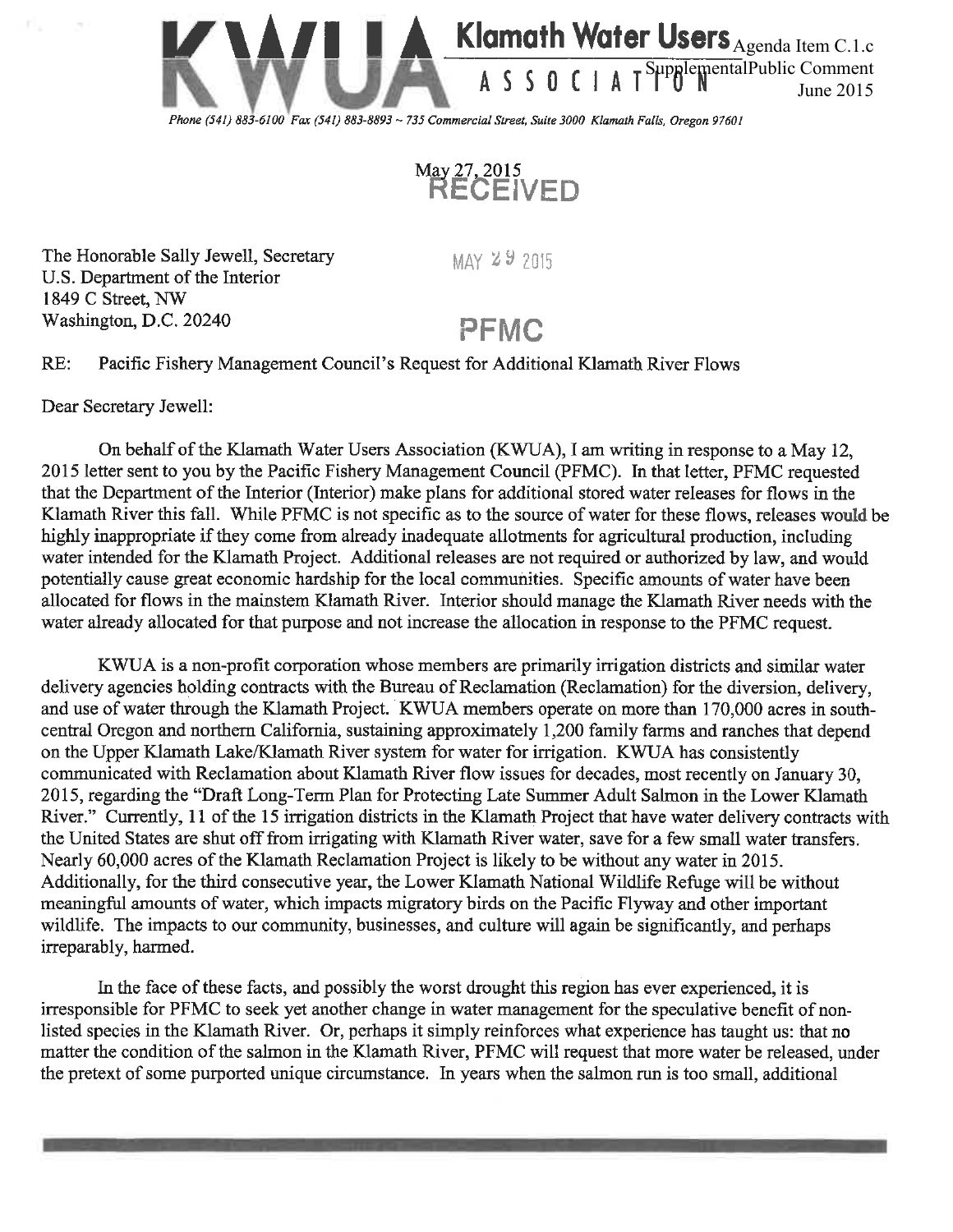The Honorable Sally Jewell, Secretary RE: Pacific Fishery Management Council's Request for Additional Klamath River Flows May 27, 2015 Page 2

releases are requested in order to address this concern; when the salmon run is large, additional releases are requested to address this concern. This year, the justification for the request appears to be that there may be more returning salmon than currently forecasted and, seemingly, that more water is better no matter what. The PFMC does not acknowledge that additional releases come at the expense of other interests, let alone demonstrate any awareness or respect for other affected communities.

We understand the importance and value of healthy Klamath River fisheries and we support a way of doing business on the Klamath River that involves respect, collaboration, and communication. PFMC has not followed this approach and we do not see the justification for the request for more water. Under the Klamath Project biological assessment and 2013 joint biological opinion, the environmental water account (EWA) is set aside for flows to the Klamath River from Iron Gate Dam. The EWA is calculated based on, and is supposed to mimic, the natural hydrologic conditions. In practice, however, this block of water can be overspent early on due to artificially high river flows. While this should mean that additional water is not available for requested pulse flows at allegedly crucial times of the year, no cap to the EWA has been enforced due to the recurring assertion that another fish die-off is imminent. This is evident by the fact that stored water releases in addition to the EWA have been requested and sent for salmon during the two years this biological opinion has been in place. Whether one considers the Klamath or the Trinity system, these sorts of releases harm rural communities and must stop now.

PFMC cites the fish die-off in 2002 and the loss of essential fish habitat (EFH) for salmon as justification for additional releases. While KWUA also wants to avoid a fish die-off event, we believe PFMC and others use selective information to make the conclusion that more water would have fixed the problem. KWUA is skeptical of whether this flow-centric approach is an effective tool for addressing the salmon issues. For example, the National Research Council Committee on Endangered and Threatened Fish in the Klamath Basin in 2003 failed to find a linkage between the operation of the Klamath Project and the fish die-off, and questioned whether changes in federal project operations at the time would have prevented it. Furthermore, a federal judge in 2003 found that conflicting facts about the fish die-off prevented her from concluding that Klamath Project operations caused the death of the fish. She agreed with motions put forth by KWUA and the federal government that there was no evidence linking Reclamation's management of water with the die-off.

KWUA understands that all interests sense risk this year due to the poor hydrology in the Klamath Basin. However, as referenced earlier, each interest, in wet years and dry years, can anticipate an amount of water under the Klamath Project joint biological opinion. It is up to each of the interests to manage their needs within their allotment, including those who look after the interest of fish. The federal fishery agencies have promulgated a biological opinion that is based on natural hydrology, as we believe it should be. In a year like this, the natural hydrology creates the risk to salmon EFH, not the operation of the Klamath Project. The Klamath Project should not be required to make up any perceived shortcomings.

KWUA continues to support and recommend non-flow alternatives as part of the long-term solution to fishery needs. These alternatives, however, are often discarded without any detailed justification despite the lack of reason to believe that the additional releases are actually benefiting the fish (e.g., see pages 12-14 of the "Draft Long-Term Plan for Protecting Late Summer Adult Salmon in the Lower Klamath River"). Interior should not plan for additional releases. Rather, it should plan to operate within the confines of the EWA and take a serious look into non-flow alternatives. Additional releases for salmon negatively affect not only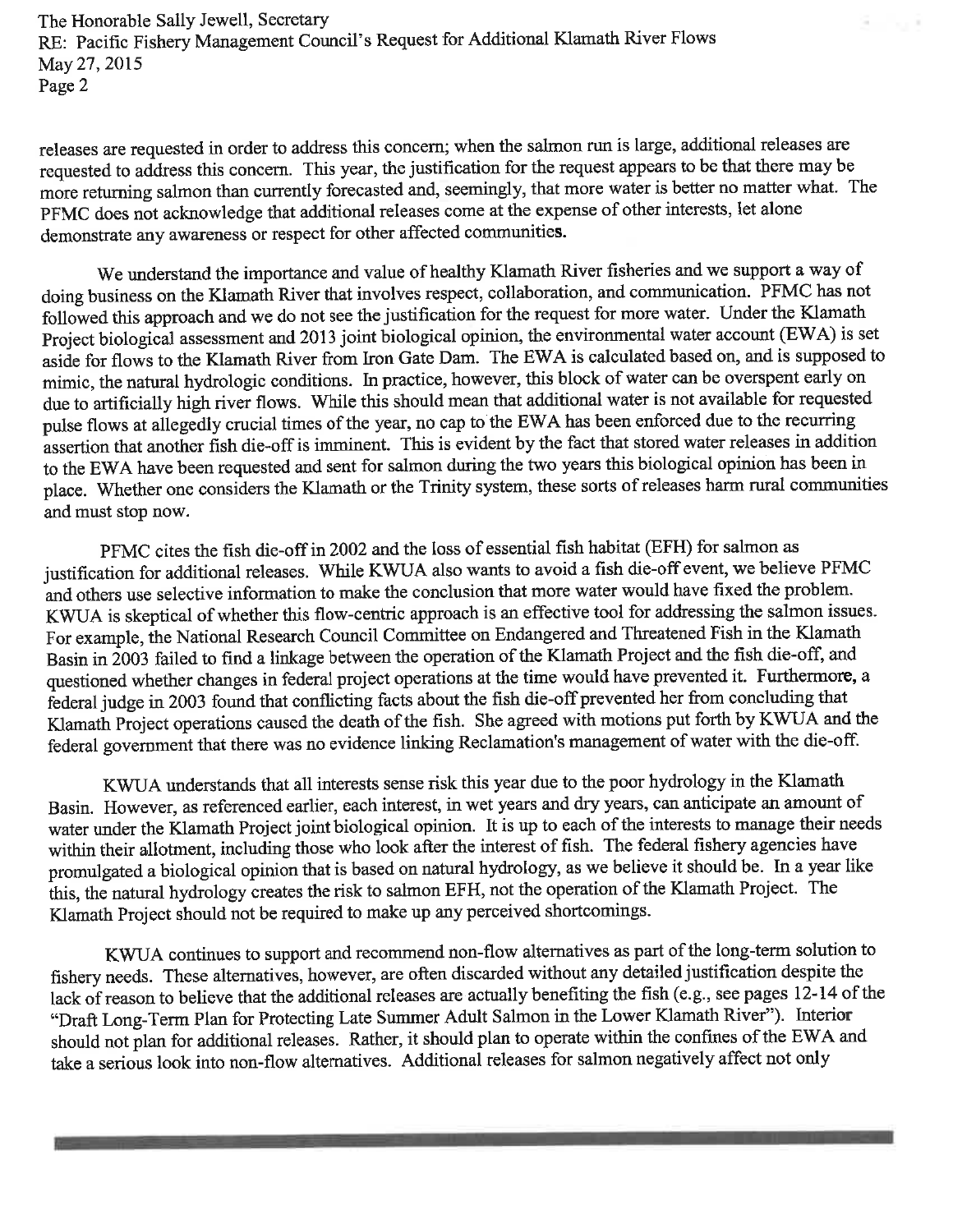The Honorable Sally Jewell, Secretary RE: Pacific Fishery Management Council's Request for Additional Klamath River Flows May 27, 2015 Page 3

agriculture, but also other species listed under the Endangered Species Act and millions of migratory birds that rely on feed from refuges watered by the Klamath Project.

PFMC is asking you to plan for additional fish flows but PFMC's characterization of this request as "advance planning" is not correct. The request comes too late to represent realistic, fair, or true water management planning. We urge Interior to respect the allocations set up under the biological opinion to fairly protect all sensitive species in the Klamath system, and to allow farmers a secure water supply that the proposed action originally intended. We offer our assistance to help inform any action taken by Interior on this issue.

Thank you for your consideration.

Sincerely,

mes Coloft **Greg Addington** 

**Executive Director** 

Donald O. McIsaac, Pacific Fishery Management Council cc: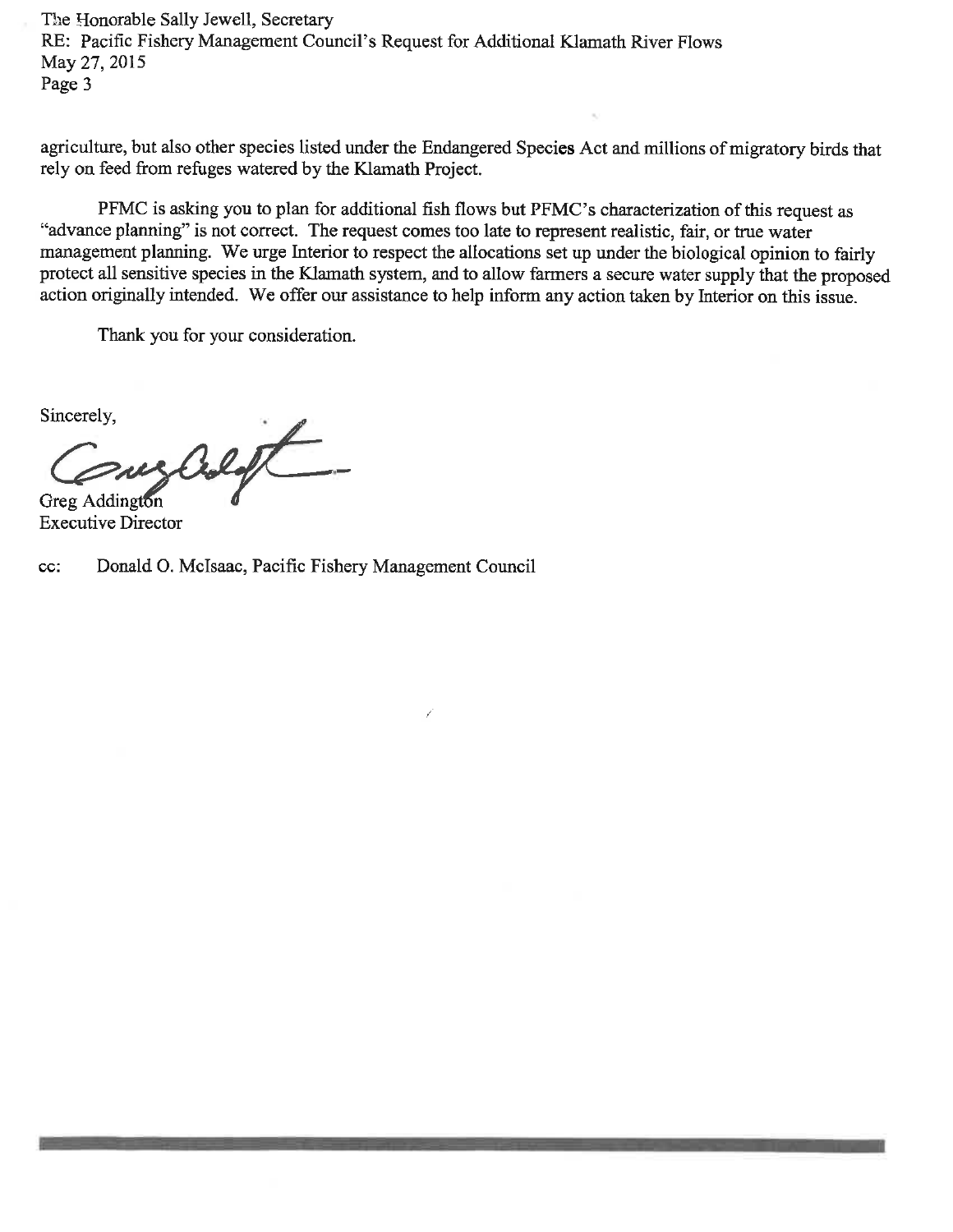







June 3, 2015

Dorothy Lowman, Chair Pacific Fishery Management Council 1100 NE Ambassador Place, Suite 101 Portland, OR 97220

Re: Agenda Item C.1. Council Letter on Aquaculture Impacts

Dear Chair Lowman and Council Members,

On behalf of Audubon California, Earthjustice, Oceana, and the Redwood Region Audubon Society, we are writing in strong support of the Council's draft letter to Mr. Jack Crider of the Humboldt Bay Harbor, Recreation and Conservation District, regarding the proposed Humboldt Bay Harbor District Mariculture Pre-Permitting Project and the proposed Coast Seafoods Expansion Project. We applaud the leadership of the Habitat Committee in reviewing these separate yet related proposed projects on behalf of the Council, and we urge the Council to approve the letter.

The combined proposed expansion is massive, consisting primarily of culch-on-longline oyster mariculture would include approximately 1150 acres of intertidal habitat, including at least 925 acres of eelgrass *(Zostera marina)* designated as Essential Fish Habitat under the Fishery Management Plan for the Pacific Coast Groundfish Fishery (Figure 2 in letters attached). Regulations implementing essential fish habitat (EFH) designations for this fishery include Humboldt Bay as a Habitat Area of Particular Concern (HAPC) for Estuaries and for Sea Grass. The California Department of Fish and Wildlife has identified the project area as core spawning habitat for Pacific herring, an Ecosystem Component Species in the Coastal Pelagic Species Fishery Management Plan. Humboldt Bay is the third most important spawning site for Pacific herring in the state, by spawning biomass. Finally, Humboldt Bay is within EFH for Coastal Pelagic Species.

We appreciate the attention of the Habitat Committee on this important issue and look forward to full Council review of the serious adverse impacts that these proposed projects would have on Essential Fish Habitat and Pacific herring spawning habitat. This letter from the Council is timely in light of the fact that a DEIR is being prepared for the proposed Coast Expansion Project, and an FEIR is being prepared for the Harbor District Pre-Permitting Project. For your consideration, we have attached our [comment letters](http://www.pcouncil.org/wp-content/uploads/2015/03/C1c_PubCom_APR2015BB.pdf) on the proposed expansion projects.

Sincerely,